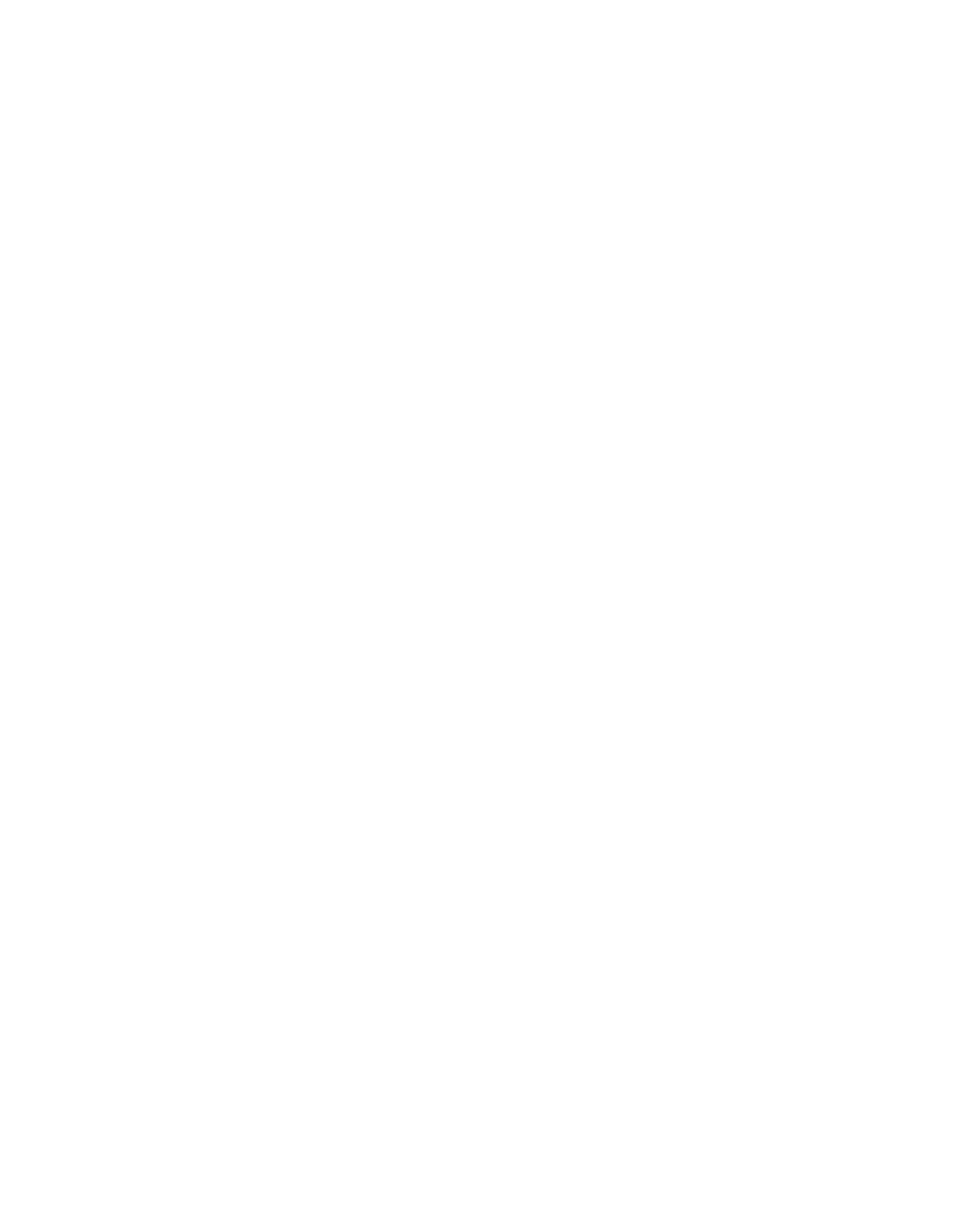*Bill 18* 

# **BILL 18**

# 2022

# **UTILITY COMMODITY REBATE ACT**

*(Assented to , 2022)* 

# *Table of Contents*

- **1** Definitions
- **2** Price protection rebates
- **3** Rebates
- **4** Obligations of distributors
- **5** Obligations of direct providers
- **6** Obligations of contractors
- **7** Administrative costs
- **8** Utility commodity eligible for rebates
- **9** Civil remedies
- **10** Regulations
- **11** Acts unaffected by this Act
- **12** Repeal

HER MAJESTY, by and with the advice and consent of the Legislative Assembly of Alberta, enacts as follows:

# **Definitions**

- **1** In this Act,
	- (a) "Alberta Price" means the price of a utility commodity determined in accordance with the regulations;
	- (b) "marketable gas" means a mixture mainly of methane originating from raw gas as defined in the *Oil and Gas Conservation Act*, if necessary through the processing of the raw gas for the removal or partial removal of some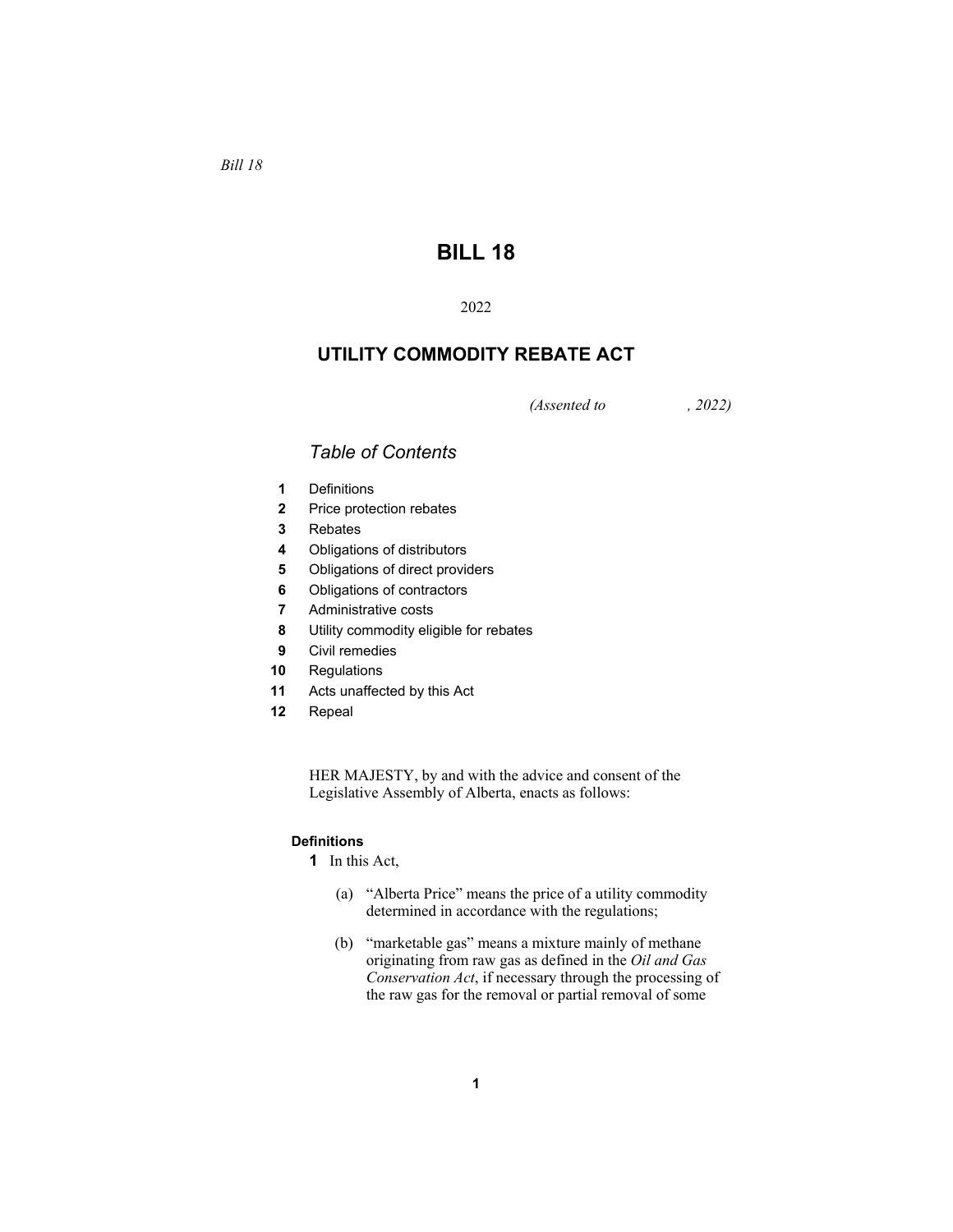constituents, that meets specifications for use as a residential, commercial or industrial fuel or as an industrial raw material;

- (c) "Minister" means the Minister of Energy;
- (d) "utility commodity" means
	- (i) electricity,
	- (ii) marketable gas, or
	- (iii) propane, heating oil or any other prescribed substances used for heating purposes;
- (e) "vendor" means
	- (i) distributor,
	- (ii) direct provider, or
	- (iii) contractor.

#### **Price protection rebates**

**2(1)** Where, in the opinion of the Minister,

- (a) the Alberta Price for a utility commodity is or is likely to be greater than the amount prescribed in the regulations, or
- (b) the price for a utility commodity justifies providing any rebate of any amount over any period of time,

a rebate may be provided in accordance with the regulations to assist eligible consumers with the cost of the utility commodity.

**(2)** A rebate is subject to any terms and conditions prescribed in the regulations or established by the Minister.

## **Rebates**

**3(1)** A rebate may be provided directly to eligible consumers or to a vendor for the benefit of eligible consumers.

**(2)** The Minister may require a distributor to provide rebates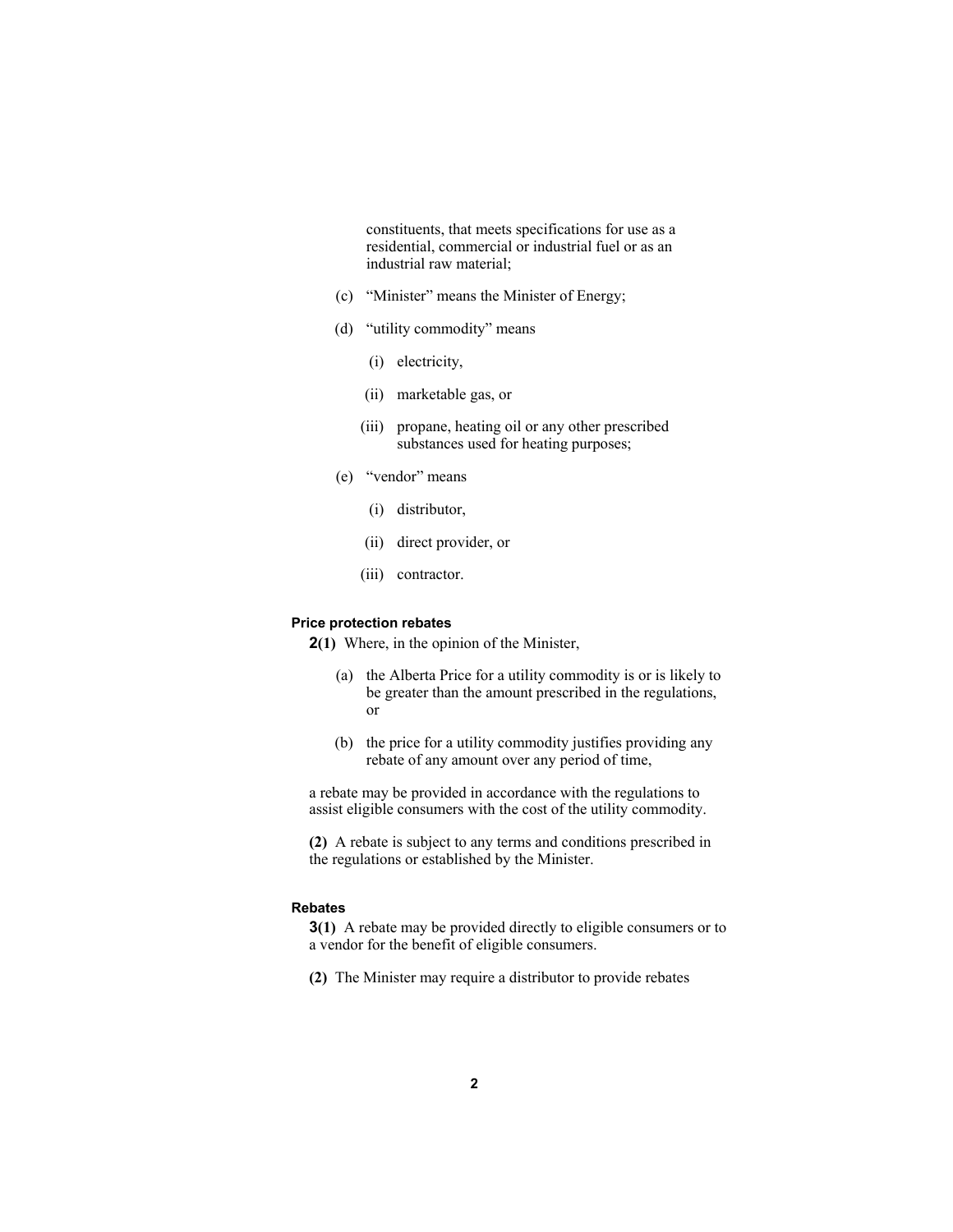- (a) to the distributor's eligible consumers, or
- (b) to the distributor's direct providers for the benefit of eligible consumers.

**(3)** The Minister may require a direct provider to provide rebates to eligible consumers.

## **Obligations of distributors**

**4(1)** If a rebate is provided to a distributor under section 3(1) or 6, the distributor must provide the benefit of the rebate to the distributor's

- (a) eligible consumers, and
- (b) direct providers for the benefit of eligible consumers,

in accordance with the regulations and any direction of the Minister.

**(2)** If a distributor is required under section 3(2) to provide rebates, the distributor must provide the rebates to the distributor's

- (a) eligible consumers, and
- (b) direct providers for the benefit of eligible consumers,

in accordance with the regulations and any direction of the Minister.

**(3)** The Minister must reimburse the distributor for rebates provided by the distributor in accordance with subsection (2).

# **Obligations of direct providers**

**5(1)** If a rebate is provided to a direct provider under section 3(1), 4 or 6, the direct provider must provide the benefit of the rebate to the direct provider's eligible consumers in accordance with the regulations and any direction of the Minister.

**(2)** If a direct provider is required under section 3(3) to provide rebates, the direct provider must provide the rebates to the direct provider's eligible consumers in accordance with the regulations and any direction of the Minister.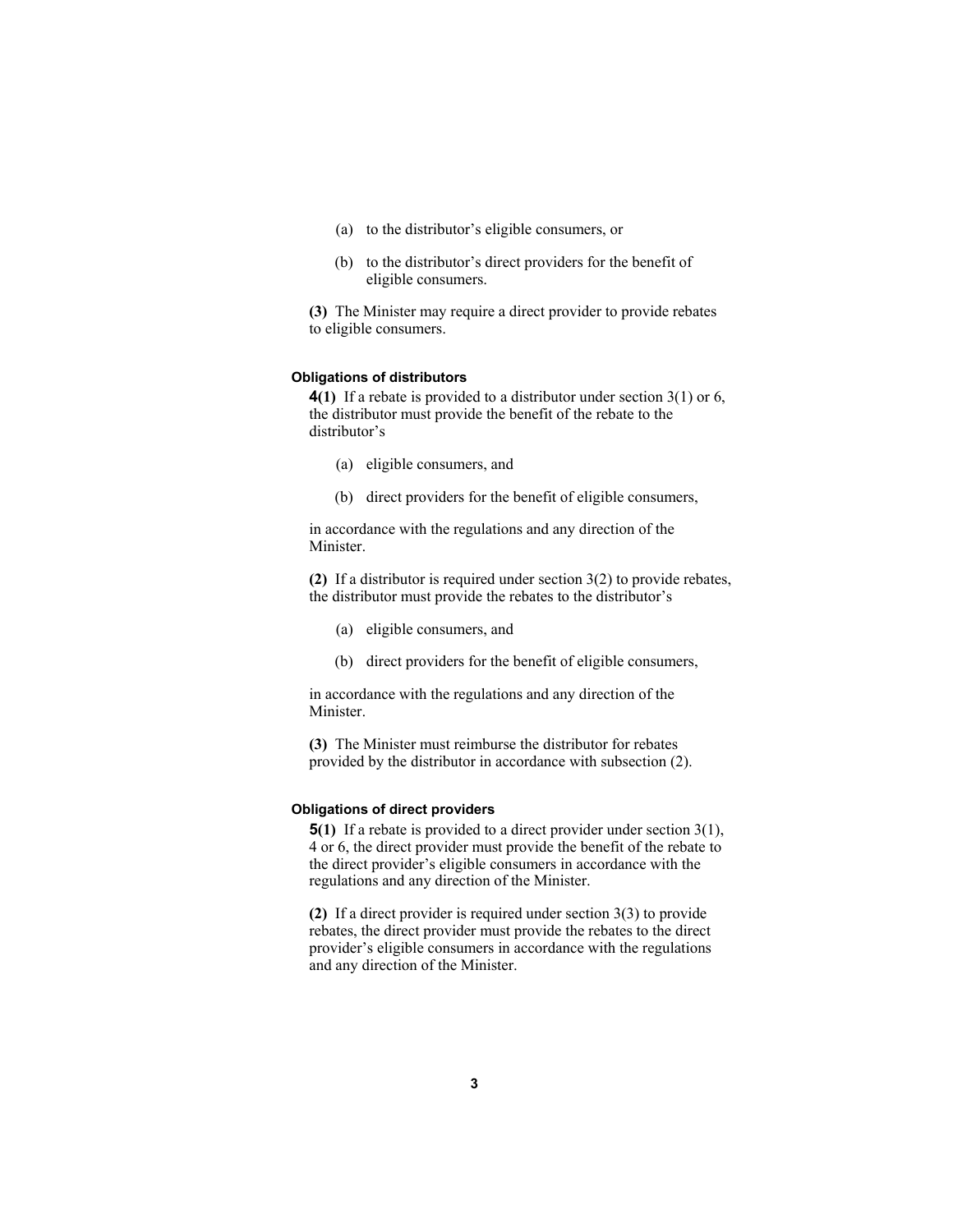**(3)** The Minister must reimburse the direct provider for rebates provided by the direct provider in accordance with subsection (2).

#### **Obligations of contractors**

**6** If a rebate is provided to a contractor under section 3(1), the contractor must provide the benefit of the rebate to

- (a) eligible consumers,
- (b) distributors for the benefit of eligible consumers, or
- (c) direct providers for the benefit of eligible consumers,

in accordance with the regulations and any direction of the Minister.

#### **Administrative costs**

**7** The Minister may reimburse a vendor for the reasonable costs and expenses incurred in complying with this Act and the regulations.

#### **Utility commodity eligible for rebates**

**8(1)** A rebate under this Act is to be made only in respect of a utility commodity that is consumed or used in Alberta.

**(2)** A rebate under this Act made to an eligible consumer is subject to the maximum amount of rebate prescribed in the regulations.

# **Civil remedies**

**9** The Crown in right of Alberta has a cause of action in debt against a person who receives a rebate or the benefit of a rebate in respect of a utility commodity under this Act for the amount of the rebate or an amount equal to the benefit, as the case may be, if the person

- (a) was not eligible for all or part of the rebate or benefit,
- (b) consumed or used the utility commodity outside Alberta,
- (c) breached a term or condition on which the rebate was made, or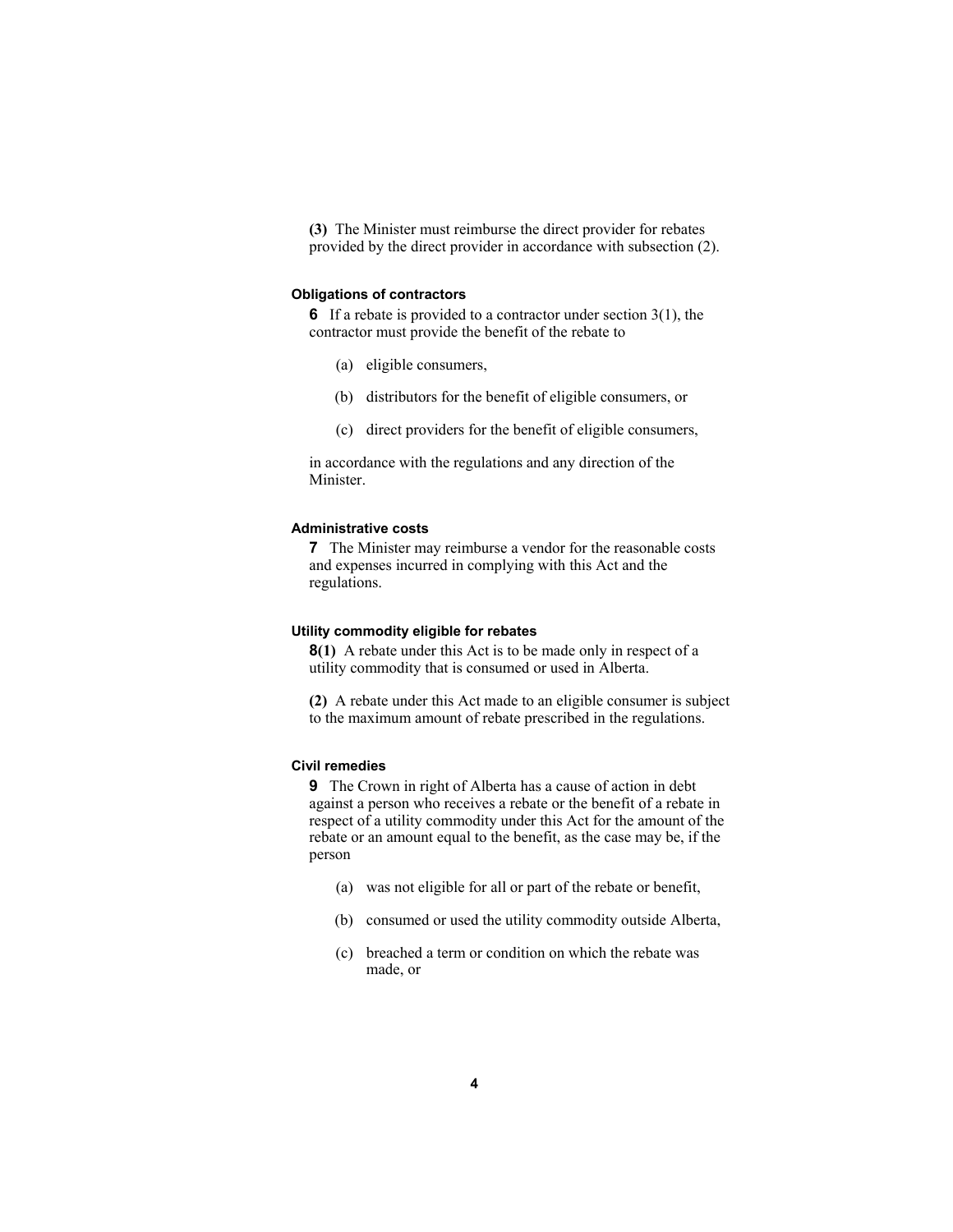(d) in the case of a vendor, failed to pass on the benefit of all or part of the rebate in accordance with this Act, the regulations and any direction of the Minister.

### **Regulations**

- **10(1)** The Lieutenant Governor in Council may make regulations
	- (a) defining "eligible consumer", "distributor", "direct provider" and "contractor" in respect of a utility commodity;
	- (b) defining for the purposes of this Act and the regulations any other terms or expressions not already defined in section 1;
	- (c) prescribing substances for the purposes of section  $1(d)(iii)$ ;
	- (d) respecting the determination of the Alberta Price for a utility commodity and the amount to be prescribed by the regulations referred to in section  $2(1)(a)$ ;
	- (e) authorizing rebates for a utility commodity for the purposes of section 2;
	- (f) respecting the circumstances in which a person is considered not to be an eligible consumer in respect of a utility commodity;
	- (g) respecting applications for rebates;
	- (h) respecting the terms and conditions on which rebates may be made, including the use that may be made of a utility commodity that is eligible for a rebate;
	- (i) respecting the basis on which or methods by which rebates are to be calculated;
	- (j) respecting the manner in which and the frequency with which rebates may be made;
	- (k) respecting the maximum amount of rebate that may be made to an eligible consumer;
	- (l) requiring a vendor to include information determined by the Minister for the purposes of this Act in any bill,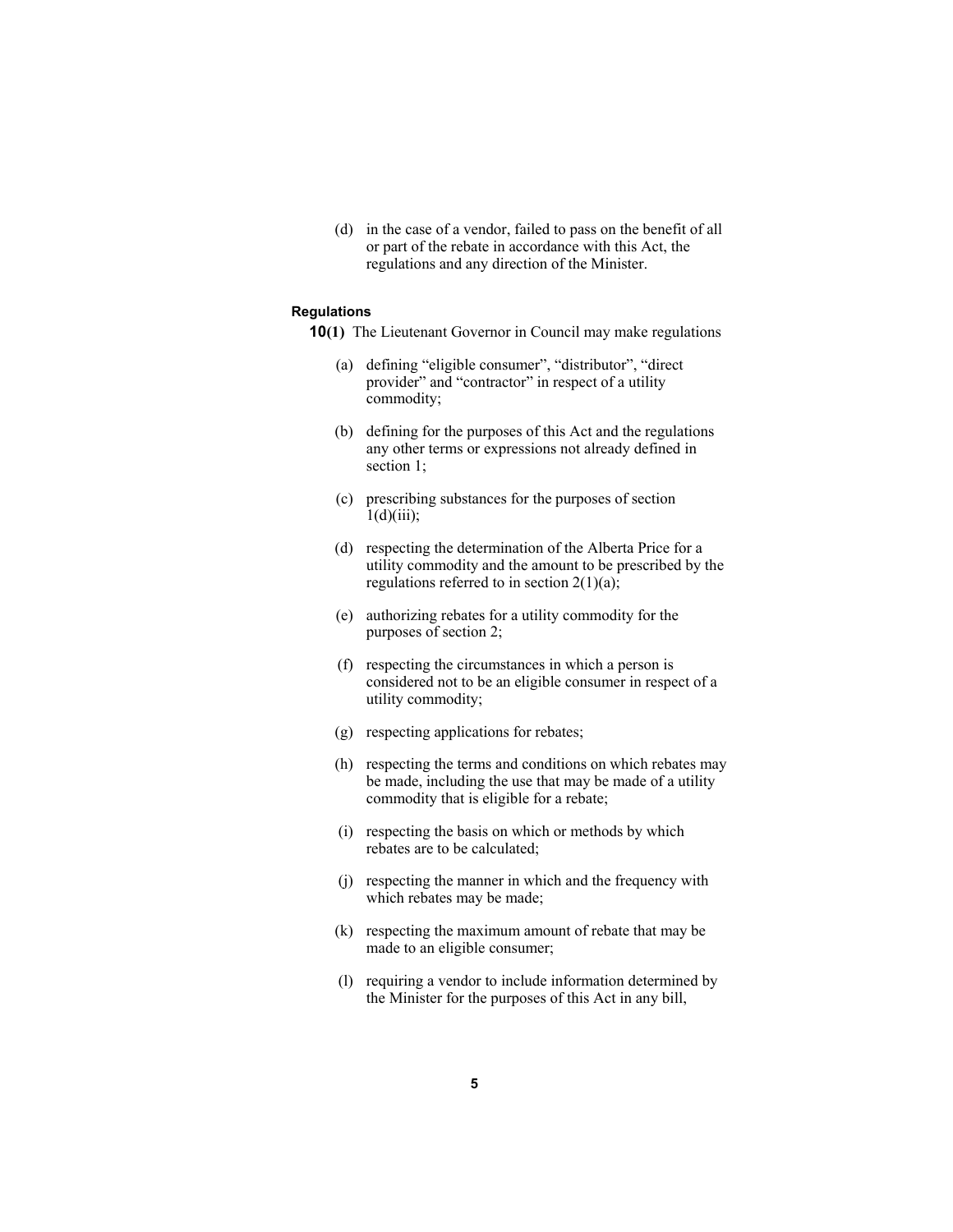statement, receipt or invoice issued by the vendor to an eligible consumer or to another vendor;

- (m) respecting the administration of the rebates paid to vendors for the benefit of eligible consumers;
- (n) respecting the reimbursement of costs and expenses incurred by vendors under this Act;
- (o) respecting audits of vendors;
- (p) respecting the obligations of vendors
	- (i) to keep records and accounts related to rebates, and
	- (ii) to comply with requests for verification, approvals and audits related to rebates;
- (q) respecting any other matter or thing not provided for in this Act or insufficiently provided for in this Act as is considered advisable by the Minister to carry out the intent of this Act.

**(2)** Regulations made under this section may be specific or general in their application.

**(3)** A regulation made under this section is, if it so provides, effective with respect to a period before it was made.

**(4)** Where there is a conflict or inconsistency between a provision of a regulation made under this Act and a direction of the Minister under this Act, the provision of the regulation prevails to the extent of the conflict.

## **Acts unaffected by this Act**

**11** Nothing under this Act affects the obligations of

- (a) an owner of an electric distribution system under the operation of the *Electric Utilities Act*, or
- (b) a gas distributor under the *Gas Utilities Act*.

#### **Repeal**

**12** The *Natural Gas Price Protection Act*, SA 2001 cN-1.5, is repealed.